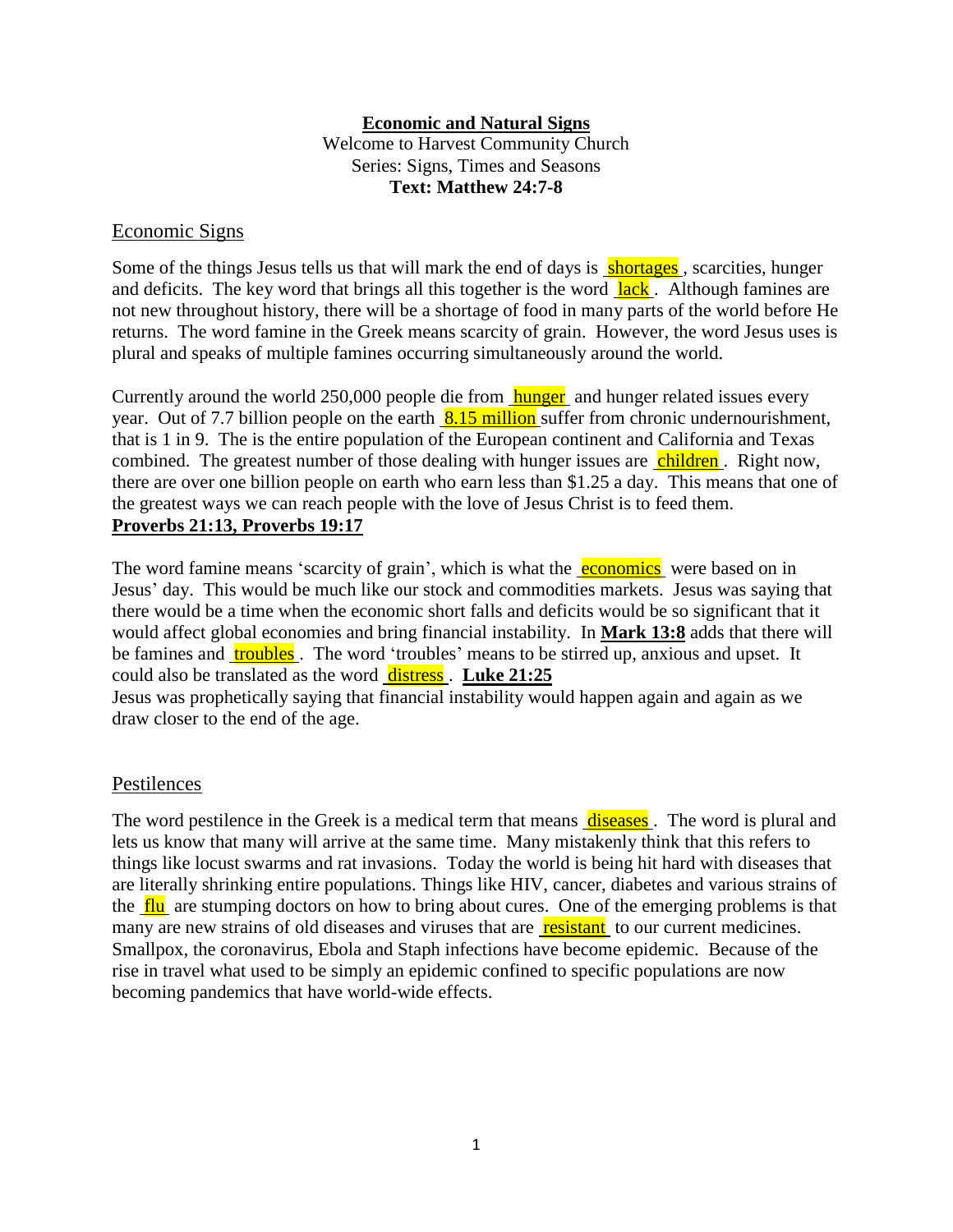One reason for many of the diseases is a rise in sexual promiscuity. STD's are on the rise around the world and the two most impacted age groups are people in their 20's and senior citizens. While AIDS and HIV are not discussed much anymore 2 million new cases of HIV are documented every year around the world.

It should not surprise us that many diseases are a result of our moral choices. **Romans 1:26-27** God gives the boundaries on sex within marriage for many reasons that are spiritual, emotional, psychological and physical, for our safety.

Many of the diseases are the result of our **choices**. The way we grow our food, how much food we eat or do not eat, what we smoke, drink or choose to ingest or inject into our bodies. We are at a point in history where people are living longer but at the same time are dealing with many health issues that affect the quality of the longer life.

# Earthquakes and other Fearful Signs - **Luke 21:11**

Jesus said that there would be earthquakes in diverse places. This means in many places simultaneously and frequently. Jesus said that in the last days whatever could be shaken would be shaken. **Hebrews 12:25-28** From Haiti to Indonesia and from California to Australia and Japan we are seeing the increase in seismic and volcanic activity around the world. These events are affecting gigantic regions and displacing millions of people. Currently the Ring of Fire has increased activity and the super-volcano in Yellowstone has shown increased ground swelling and steam being released from vents and geysers.

"Great earthquakes" in the Greek means great **seismic** activity. While earthquakes have been a part of the geological history of the earth, Jesus was describing the vast number of earthquakes that will take place globally in the last days. The USGS expects about 16 major earthquakes in any given year, 15 in the mag. 7 range and 1 in the 8.0. Records reveal that there are about 20,000 earthquakes each year, with over 500,000 smaller quakes occurring during the course of a year in the 2.0-2.9 range. While we are able to record these events, scientists are unable to predict these events. **Romans 8:22** 

Jesus also foretold that there would be **fearful** sights. This word in the Greek depicts fright, horror or something that is scary. The ancient Greeks actually used this word to describe monsters. Whatever Jesus meant by these words they will hold significance for those living in the last days. Many think this was meant to describe other natural disasters like tornados and wildfires. While this is implied, Jesus did mention other things by name. Some believe that these sights may be in relation to modern technology that could unleash incredible devastation. In the forties we saw two entire cities decimated by nuclear bombs. Today EMP bursts could disrupt the power grid of our nation. Superbugs and chemical weapons are, at the moment, kept under locks but if released would cause unspeakable harm.

Jesus also mentioned great signs from the Heavens. When the Bible speaks of the heavens it is speaking of the sky which includes space beyond our atmosphere. The Bible is not specific in what this means; some have suggested solar flares or asteroids.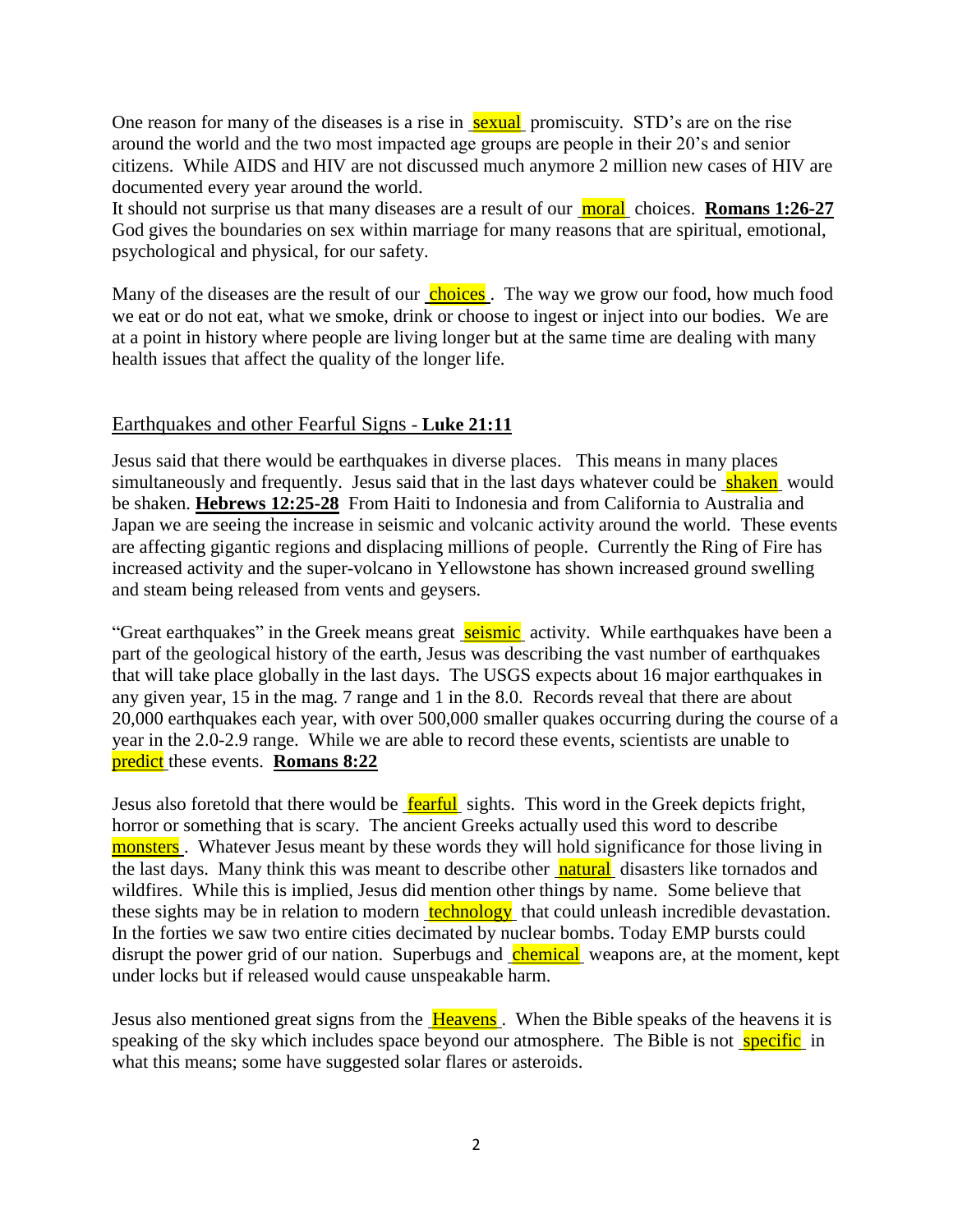We know that during the Tribulation period that a large asteroid named "Wormwood" will come to earth and affect the water supply. **Revelation 8:10-11** Today, nations are actually building ground based and space-based defenses to deflect "near earth" collisions. For the first time in history our country has developed a **Space** Force that is another branch of our military which is separate from NASA.

# Cold Hearts and Sinful desires – **Matthew 24:12**

The Bible says that because sinfulness will abound, the love of many will grow cold. While many of the disasters and signs will have the potential to affect millions this sign has the ability to affect every single home, church, community, city, state and nation. Jesus describes this sign as something that affects the very **attitude** of society of both sinners and saints.

Some versions use the word 'iniquity', a better translation from the Greek is lawlessness. This word describes a society that has chosen to live apart from God's laws and principles. It is literally a rejection and a departure from long held ideas of right and wrong and good and evil. **Romans 1:28** Instead of holding firm to the spiritual laws and truths they had known to guide society in the past, these people will go in another direction. **2 Thess. 2:3**

This falling away depicts a mass mutiny against **<u>authority</u>** in general and against God Himself. The Bible says that God gave them over to a reprobate mind because they chose not retain God in their knowledge. It is important to know that in the Greek it is clear that God does not walk away from these people, He **releases** them to follow their own ways and desires.

A reprobate mind is one that no longer thinks or **reasons** correctly. It is literally sin damaged. The correct words to describe reprobate are perverted, twisted and unfit. It pictures the mind of an individual or even an entire society or culture becoming mentally damaged by sin. A reprobate mind is one that has become so distorted by sin that it loses they ability to determine what is morally right or wrong. That mind may remain brilliantly intellectual but is morally deficient. We are seeing this in our day. Have you ever found yourself asking the question – How can someone so smart make such poor decision and treat people so poorly? **Romans 1:28-32**

There is a cure for this kind of thinking and living. **1 John 1:9, Romans 12:1-2** The cure is first, a recognition of this kind of sin. Then a confession of the sin; a turning or repentance of the sin. The last step is a process of being renewed in both our inner man and in our thinking. One cannot happen without the other.

The Bible says that in the last days this lawlessness would abound and that because of this the love of many would grow cold. Jesus was describing something that affects much of the culture even those who are Christians. The Apostle Paul described it as being past feeling. **Ephesians 4:19**

This is the idea of becoming calloused over time. For some this will happen because they have tolerated and entertained sin in their own lives. For others, they will cease to have compassion because there is so much injustice and pain, they no longer have the capacity to care.